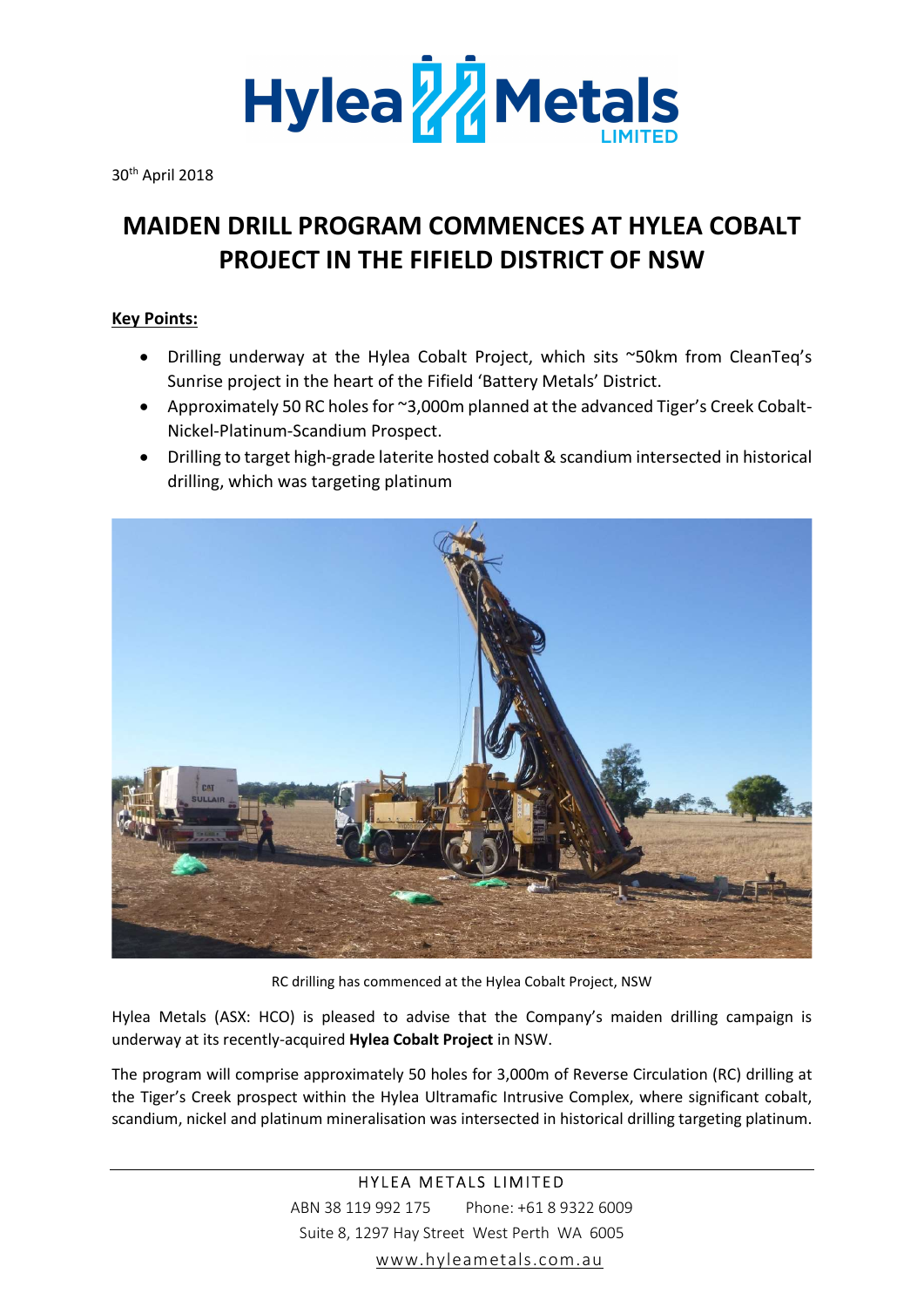

The Hylea Project is located in the heart of the world-class Fifield cobalt-nickel-scandium district, host to CleanTeq's (ASX: CLQ) Sunrise project, Australian Mines' (ASX: AUZ) Flemington project, and Platina Resources' Owendale project (Fig. 1).

First assay results are expected in late May.

Hylea Managing Director David Berrie said the Company was pleased to confirm the start of drilling just two months after securing the rights to the Hylea Project from a private consortium which has retained an ongoing interest in managing the exploration and drilling as part of the transaction.

"The Hylea Project meets all the key criteria that a Company hoping to progress quickly to a maiden JORC Resource requires," he said.

"It has one of the best addresses imaginable for cobalt exploration in Australia, as shown by the huge success of our near-neighbours.

 "We are aiming to get first results back within 4 to 5 weeks, followed by regular updates as further results come to hand".

#### About Tiger's Creek

High-grade cobalt has been intersected in 19 of the 31 holes drilled at Tiger's Creek by previous explorers who targeted platinum, with results such as 7m at 0.32% cobalt, including 1m @ 0.64% Co (hole HRC007) and 8m at 0.27% cobalt, including 1m @ 0.85% Co (hole HRC003)\* returned.

This drilling also intersected significant nickel, platinum and scandium including 5m @ 504ppm Scandium, within 13m @ 355ppm Sc from 12m (hole HRC009), and 4m @ 460ppm Scandium from 9m, within 17m @ 323ppm Scandium (hole HRC004)\*.

The Tiger's Creek prospect is located on the eastern edge of the zoned 8km x 3.5km Hylea Ultramafic Intrusive Complex which is comprised of dunite – pyroxenite – hornblendite – monzonite rock types, overlain by a 10m to 70m thick in-situ regolith profile including laterite. The laterite sequence hosts cobalt – nickel – platinum and scandium mineralisation consistent with the nearby Sunrise (CleanTeq), Flemington (Australian Mines) and Owendale (Platina Resources) resources.

The Hylea Intrusive Complex is a comparable scale intrusive complex with very similar source geology, and laterite development as Sunrise, Flemington and Owendale. However, Hylea has received comparably very little exploration, which principally targeted platinum, nickel and vermiculite but not cobalt.

The proposed drilling program has three main objectives:

- Confirm the thickness, tenor and location of results reported by previous explorers;
- Expand out from currently identified cobalt mineralisation into areas where laterite has been drilled but not assayed for cobalt; and
- Apply modern exploration techniques especially with respect to sample analysis which has advanced significantly since the historical drilling was completed.